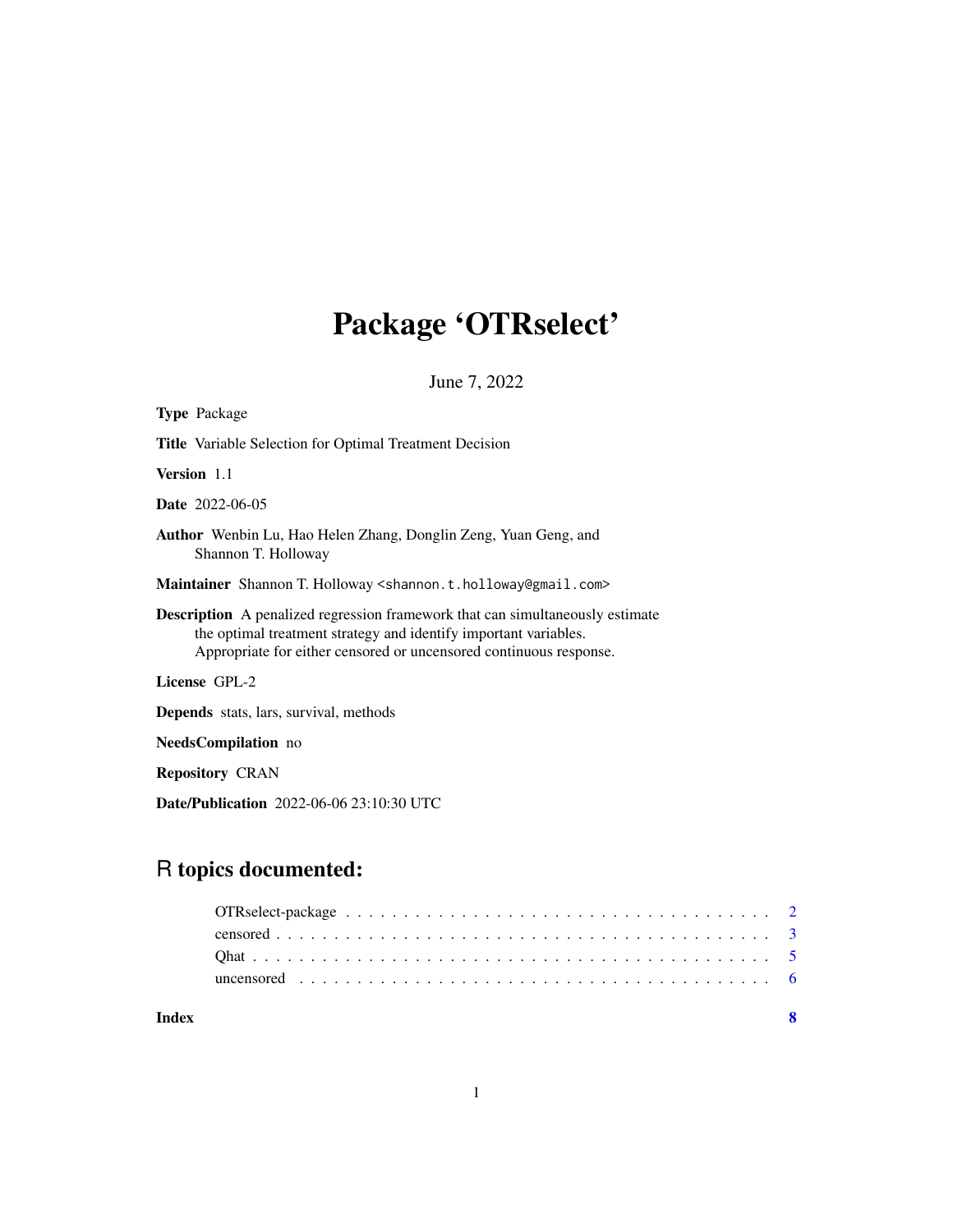<span id="page-1-0"></span>

### Description

A penalized regression framework that can simultaneously estimate the optimal treatment strategy and identify important variables. Appropriate for either censored or uncensored continuous response.

#### Details

The DESCRIPTION file:

| Package:             | <b>OTRselect</b>                                                                                       |
|----------------------|--------------------------------------------------------------------------------------------------------|
| Type:                | Package                                                                                                |
| Title:               | Variable Selection for Optimal Treatment Decision                                                      |
| Version:             |                                                                                                        |
| Date:                | 2022-06-05                                                                                             |
| Author:              | Wenbin Lu, Hao Helen Zhang, Donglin Zeng, Yuan Geng, and Shannon T. Holloway                           |
| Maintainer:          | Shannon T. Holloway <shannon.t.holloway@gmail.com></shannon.t.holloway@gmail.com>                      |
| Description:         | A penalized regression framework that can simultaneously estimate the optimal treatment strategy and i |
| License:             | $GPL-2$                                                                                                |
| Depends:             | stats, lars, survival, methods                                                                         |
| NeedsCompilation: no |                                                                                                        |

Index of help topics:

| Variable Selection for Optimal Treatment        |
|-------------------------------------------------|
| Decision                                        |
| Mean Response or Restricted Mean Response Given |
| a Treatment Regime                              |
| Variable Selection for Optimal Treatment        |
| Decision with Censored Survival Times           |
| Variable Selection for Optimal Treatment        |
| Decision with Uncensored Continuous Response    |
|                                                 |

Function censored performs variable selection for censored continuous response. Function uncensored performs variable selection for uncensored continuous response. Function Qhat estimates the restricted mean response given a treatment regime for censored data or the mean response given a treatment regime for uncensored data.

## Author(s)

Wenbin Lu, Hao Helen Zhang, Donglin Zeng, Yuan Geng, and Shannon T. Holloway Maintainer: Shannon T. Holloway <shannon.t.holloway@gmail.com>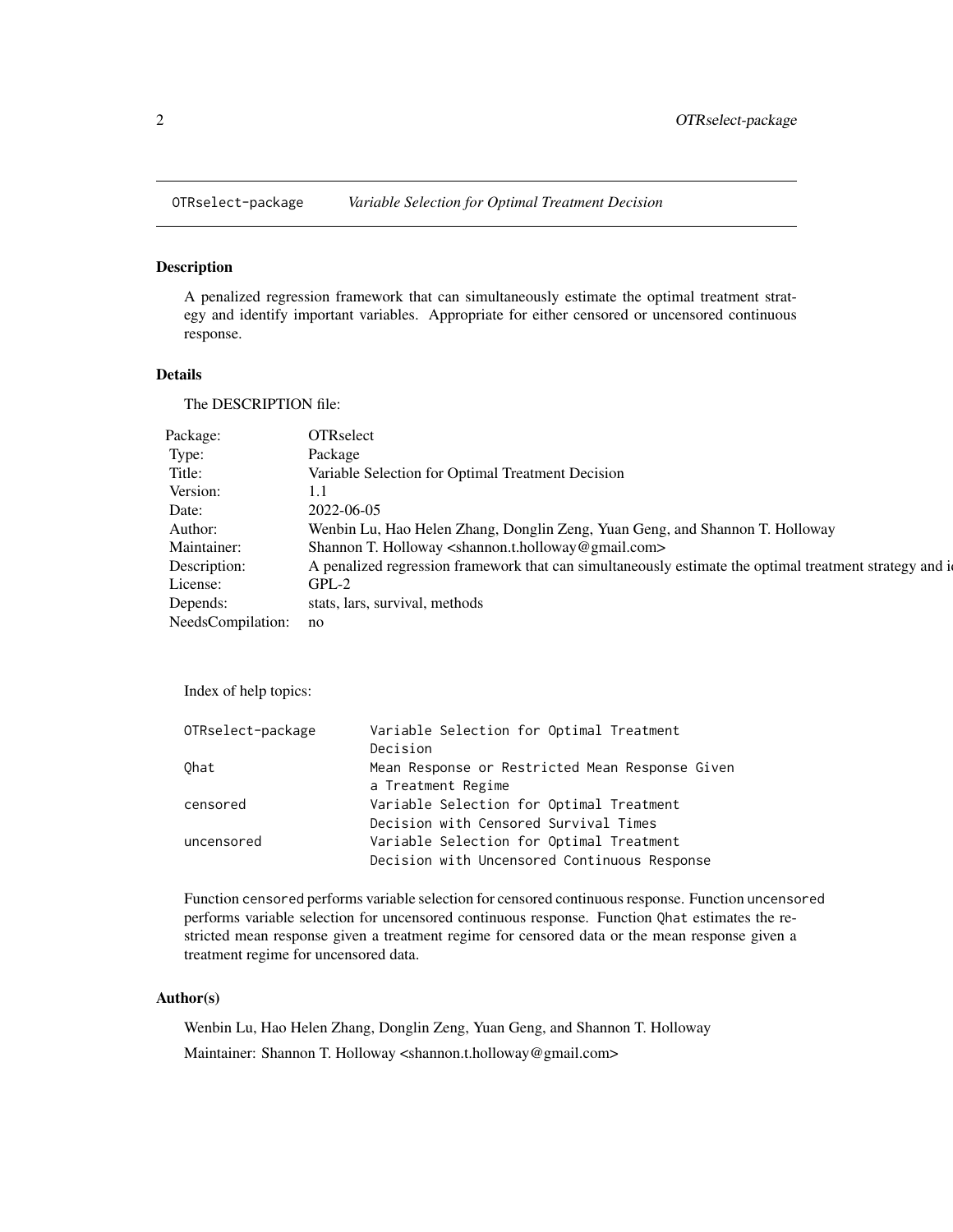#### <span id="page-2-0"></span>censored 3

#### References

Lu, W., Zhang, H. H., and Zeng. D. (2013). Variable selection for optimal treatment decision. Statistical Methods in Medical Research, 22, 493–504. PMCID: PMC3303960.

Geng, Y., Lu, W., and Zhang, H. H. (2015). On optimal treatment regimes selection for mean survival time. Statistics in Medicine, 34, 1169–1184. PMCID: PMC4355217.

| censored | Variable Selection for Optimal Treatment Decision with Censored Sur- |
|----------|----------------------------------------------------------------------|
|          | <i>vival Times</i>                                                   |

# Description

A penalized regression framework that can simultaneously estimate the optimal treatment strategy and identify important variables when the response is continuous and censored. This method uses an inverse probability weighted least squares estimation with adaptive LASSO penalty for variable selection.

# Usage

censored(x, y, a, delta, propen, phi,  $logY = TRUE$ , intercept = TRUE)

# Arguments

| Matrix or data.frame of model covariates.                                                                                                                                                                                                                                                                                                                                                                                                      |
|------------------------------------------------------------------------------------------------------------------------------------------------------------------------------------------------------------------------------------------------------------------------------------------------------------------------------------------------------------------------------------------------------------------------------------------------|
| Vector of response. Note that this data is used to estimate the Kaplan-Meier<br>Curve and should not be $log(T)$ .                                                                                                                                                                                                                                                                                                                             |
| Vector of treatment received. Treatments must be coded as integers or numerics<br>that can be recast as integers without loss of information.                                                                                                                                                                                                                                                                                                  |
| Event indicator vector. The indicator must be coded as $0/1$ where $0=$ no event<br>and $1 = event$ .                                                                                                                                                                                                                                                                                                                                          |
| Vector or matrix of propensity scores for each treatment. If a vector, the propen-<br>sity is assumed to be the same for all samples. Column or element order must<br>correspond to the sort order of the treatment variable, i.e., $0,1,2,3,$ If the num-<br>ber of columns/elements in propen is one fewer than the total number of treat-<br>ment options, it is assumed that the base or lowest valued treatment has not been<br>provided. |
| A character 'c' or 'l' indicating if the constant ('c') or linear ('l') baseline mean<br>function is to be used.                                                                                                                                                                                                                                                                                                                               |
| TRUE/FALSE indicating if $log(y)$ is to be used for regression.                                                                                                                                                                                                                                                                                                                                                                                |
| TRUE/FALSE indicating if an intercept is to be included in phi model.                                                                                                                                                                                                                                                                                                                                                                          |
|                                                                                                                                                                                                                                                                                                                                                                                                                                                |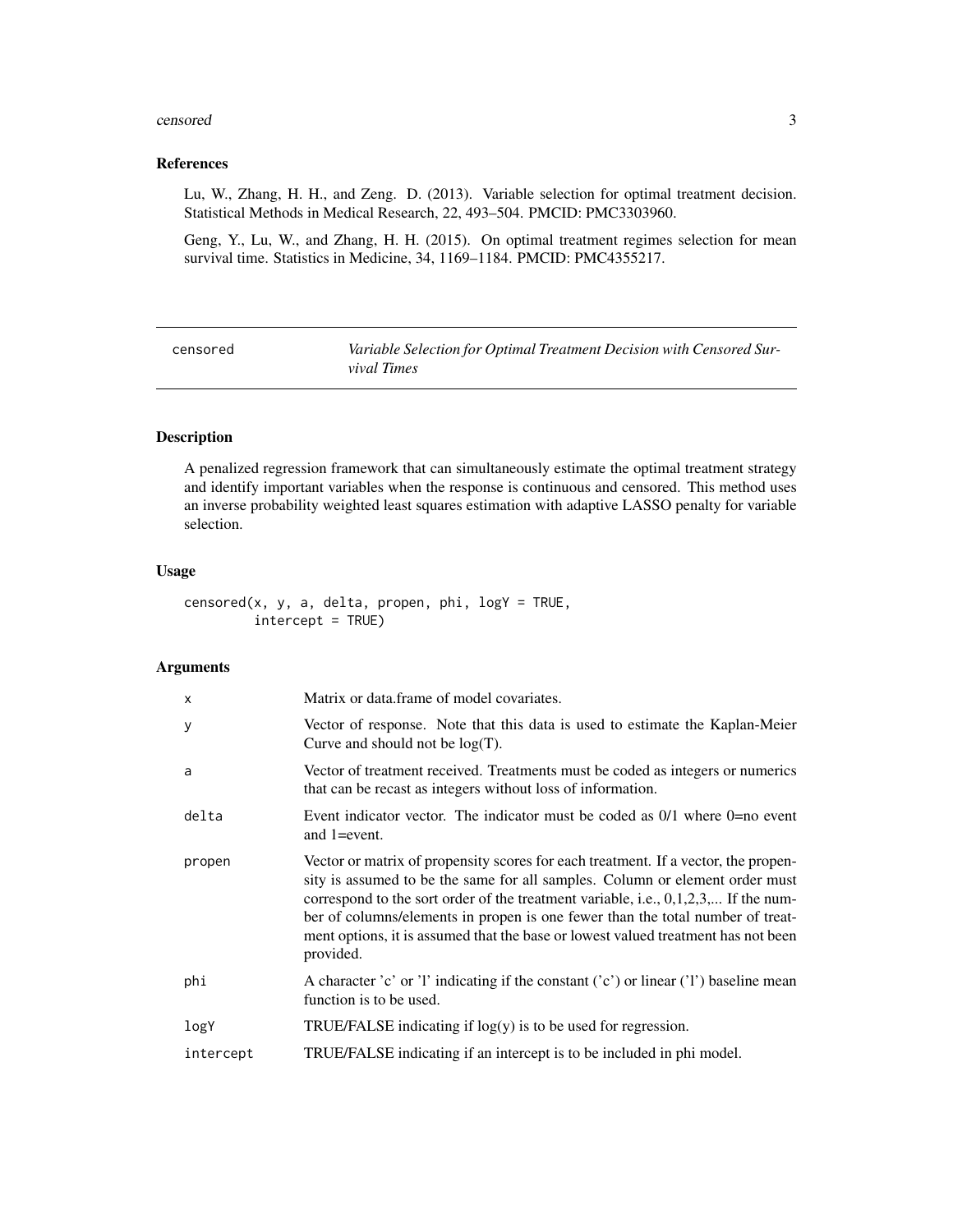4 censored

# Value

A list object containing

| beta  | A vector of the estimated regression coefficients after variable selection. |
|-------|-----------------------------------------------------------------------------|
| optTx | The estimated optimal treatment for each sample.                            |

# Author(s)

Wenbin Lu, Hao Helen Zhang, Yuan Geng, and Shannon T. Holloway

# References

Geng, Y., Lu, W., and Zhang, H. H. (2015). On optimal treatment regimes selection for mean survival time. Statistics in Medicine, 34, 1169–1184. PMCID: PMC4355217.

# Examples

```
sigma \leq diag(10)
ct <- 0.5^{(1L:9L)}rst <- unlist(sapply(1L:9L,function(x){ct[1L:{10L-x}]}))
sigma[lower.tri(sigma)] <- rst
sigma[upper.tri(sigma)] <- t(sigma)[upper.tri(sigma)]
M <- t(chol(sigma))
Z <- matrix(rnorm(1000),10,100)
X <- t(M%*%Z)
A <- rbinom(100,1,0.5)
Y <- rweibull(100,shape=0.5,scale=1)
C \le - rweibull(100, shape=0.5, scale=1.5)
delta \leq as. integer(C \leq Y)
Y[delta > 0.5] <- C[delta>0.5]
dat <- data.frame(X,A,exp(Y),delta)
colnames(dat) <- c(paste("X",1:10,sep=""),"a","y","del")
censored(x = X,
         y = Y,
         a = A,
         delta = delta,
         propen = 0.5,
         phi = "c",logY = TRUE,intercept = TRUE)
```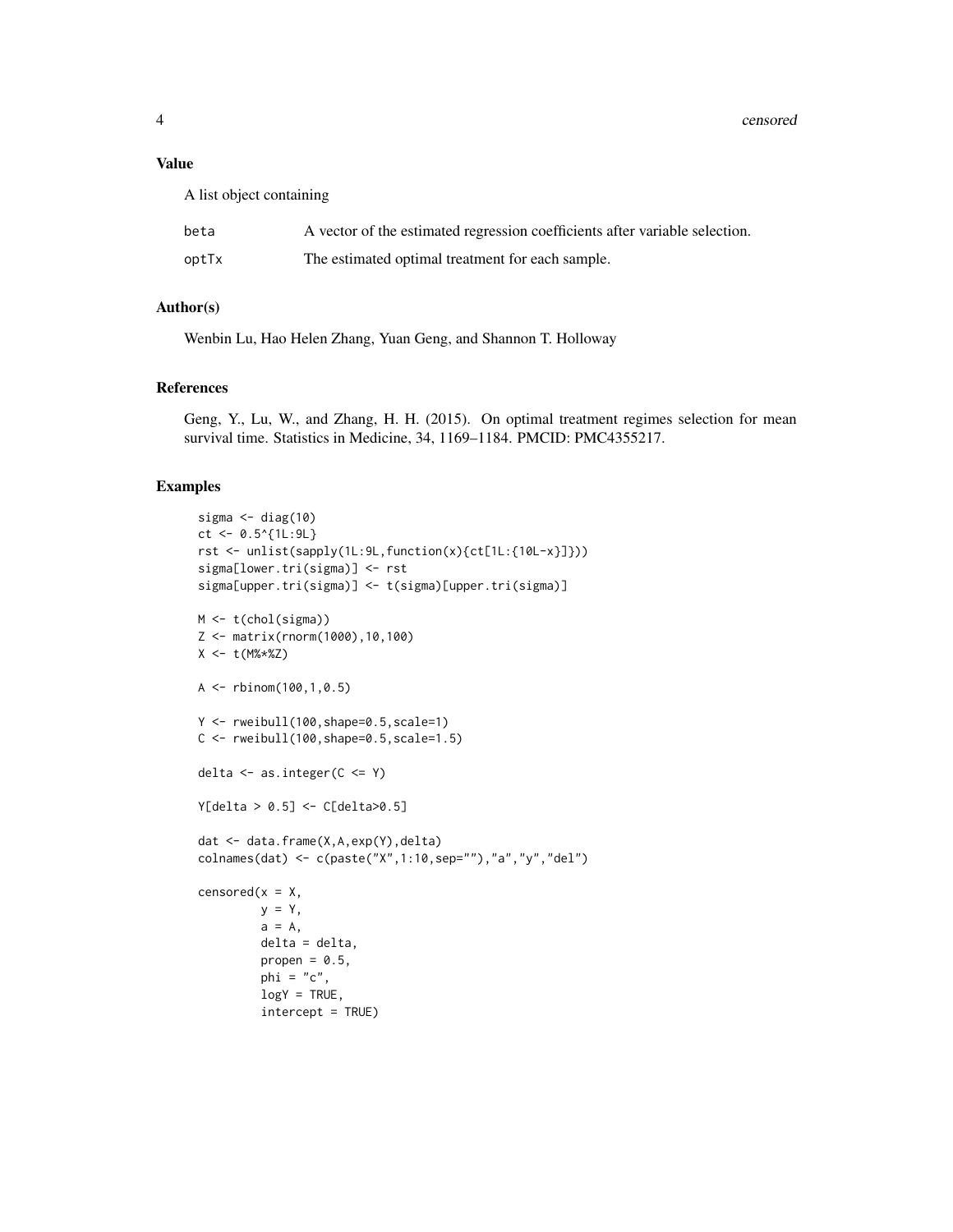<span id="page-4-0"></span> $Qhat$  5

Qhat *Mean Response or Restricted Mean Response Given a Treatment Regime*

#### Description

Estimates the mean response given a treatment regime if data is uncensored. If data is censored, estimates the restricted mean response given a treatment regime.

# Usage

 $Qhat(y, a, g, wgt = NULL)$ 

# Arguments

| V   | vector of responses. Note if $log Y = TRUE$ in censored, this value should also be<br>the logarithm. |
|-----|------------------------------------------------------------------------------------------------------|
| a   | vector of treatments received.                                                                       |
| g   | vector of the given treatment regime.                                                                |
| wgt | weights to be used if response is censored.                                                          |

#### Value

Returns the estimated mean response or restricted mean response.

## Author(s)

Wenbin Lu, Hao Helen Zhang, Donglin Zeng, Yuan Geng, and Shannon T. Holloway

## References

Lu, W., Zhang, H. H., and Zeng. D. (2013). Variable selection for optimal treatment decision. Statistical Methods in Medical Research, 22, 493–504. PMCID: PMC3303960.

Geng, Y., Lu, W., and Zhang, H. H. (2015). On optimal treatment regimes selection for mean survival time. Statistics in Medicine, 34, 1169–1184. PMCID: PMC4355217.

# Examples

y <- rnorm(100) a <- rbinom(100,1,0.5)  $g \leftarrow$  integer(100) Qhat( $y = y$ ,  $a = a$ ,  $g = g$ )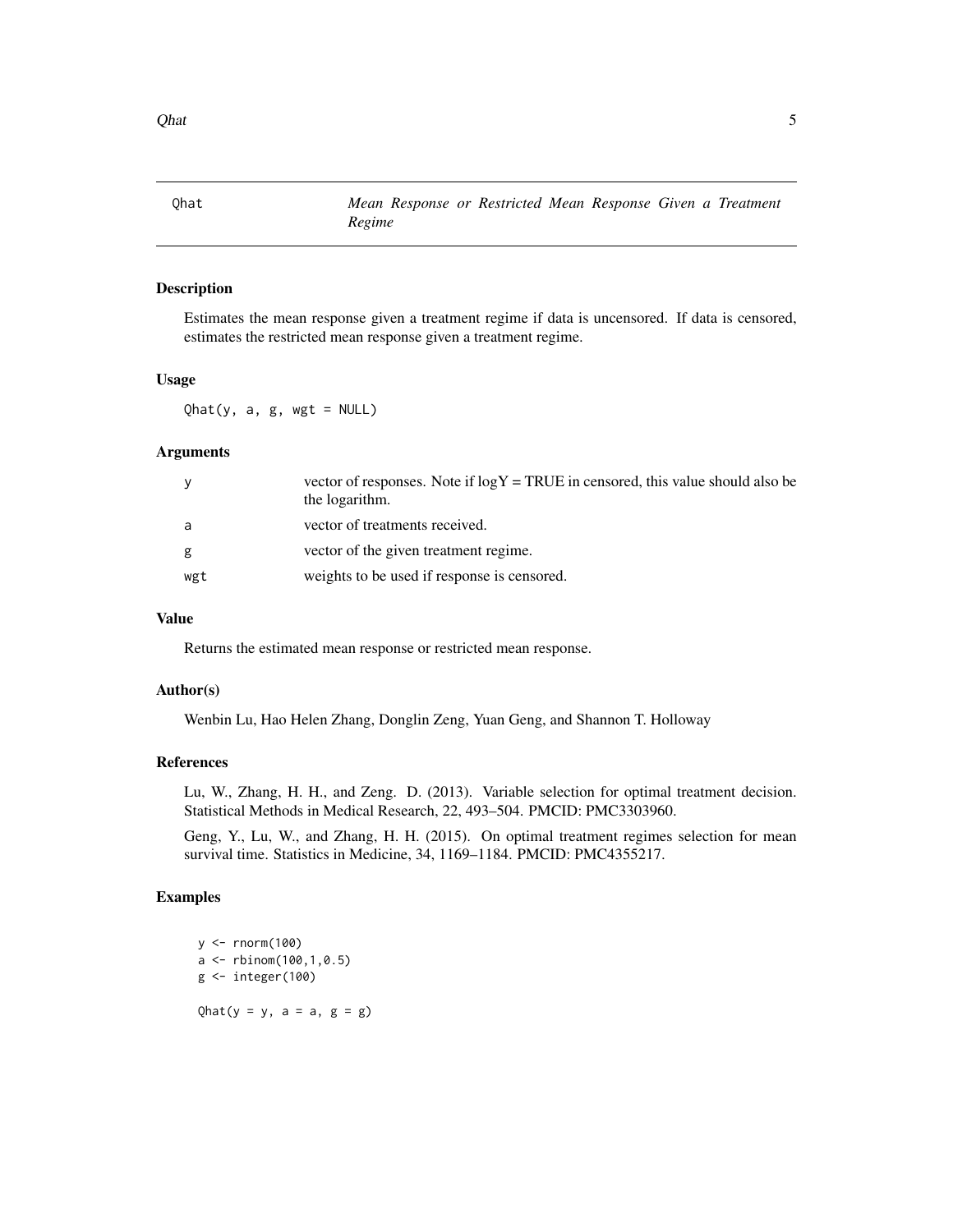<span id="page-5-0"></span>

# Description

A penalized regression framework that can simultaneously estimate the optimal treatment strategy and identify important variables when the response is continuous and not censored. This method uses an inverse probability weighted least squares estimation with adaptive LASSO penalty for variable selection.

#### Usage

 $uncensored(x, y, a, propen, phi, intercept = TRUE)$ 

#### Arguments

| $\mathsf{x}$ | Matrix or data frame of model covariates.                                                                                                                                                                                                                                                                                                                                                                                                      |
|--------------|------------------------------------------------------------------------------------------------------------------------------------------------------------------------------------------------------------------------------------------------------------------------------------------------------------------------------------------------------------------------------------------------------------------------------------------------|
| y            | Vector of response. Note that this data is used to estimate the Kaplan-Meier<br>Curve and should not be $log(T)$ .                                                                                                                                                                                                                                                                                                                             |
| a            | Vector of treatment received. Treatments must be coded as integers or numerics<br>that can be recast as integers without loss of information.                                                                                                                                                                                                                                                                                                  |
| propen       | Vector or matrix of propensity scores for each treatment. If a vector, the propen-<br>sity is assumed to be the same for all samples. Column or element order must<br>correspond to the sort order of the treatment variable, i.e., $0,1,2,3,$ If the num-<br>ber of columns/elements in propen is one fewer than the total number of treat-<br>ment options, it is assumed that the base or lowest valued treatment has not been<br>provided. |
| phi          | A character 'c' or 'l' indicating if the constant ('c') or linear ('l') baseline mean<br>function is to be used.                                                                                                                                                                                                                                                                                                                               |
| intercept    | TRUE/FALSE indicating if an intercept is to be included in phi model.                                                                                                                                                                                                                                                                                                                                                                          |

#### Value

A list object containing

| beta  | A vector of the estimated regression coefficients after variable selection. |
|-------|-----------------------------------------------------------------------------|
| optTx | The estimated optimal treatment for each sample.                            |

#### Author(s)

Wenbin Lu, Hao Helen Zhang, Donglin Zeng, and Shannon T. Holloway

#### References

Lu, W., Zhang, H. H., and Zeng. D. (2013). Variable selection for optimal treatment decision. Statistical Methods in Medical Research, 22, 493–504. PMCID: PMC3303960.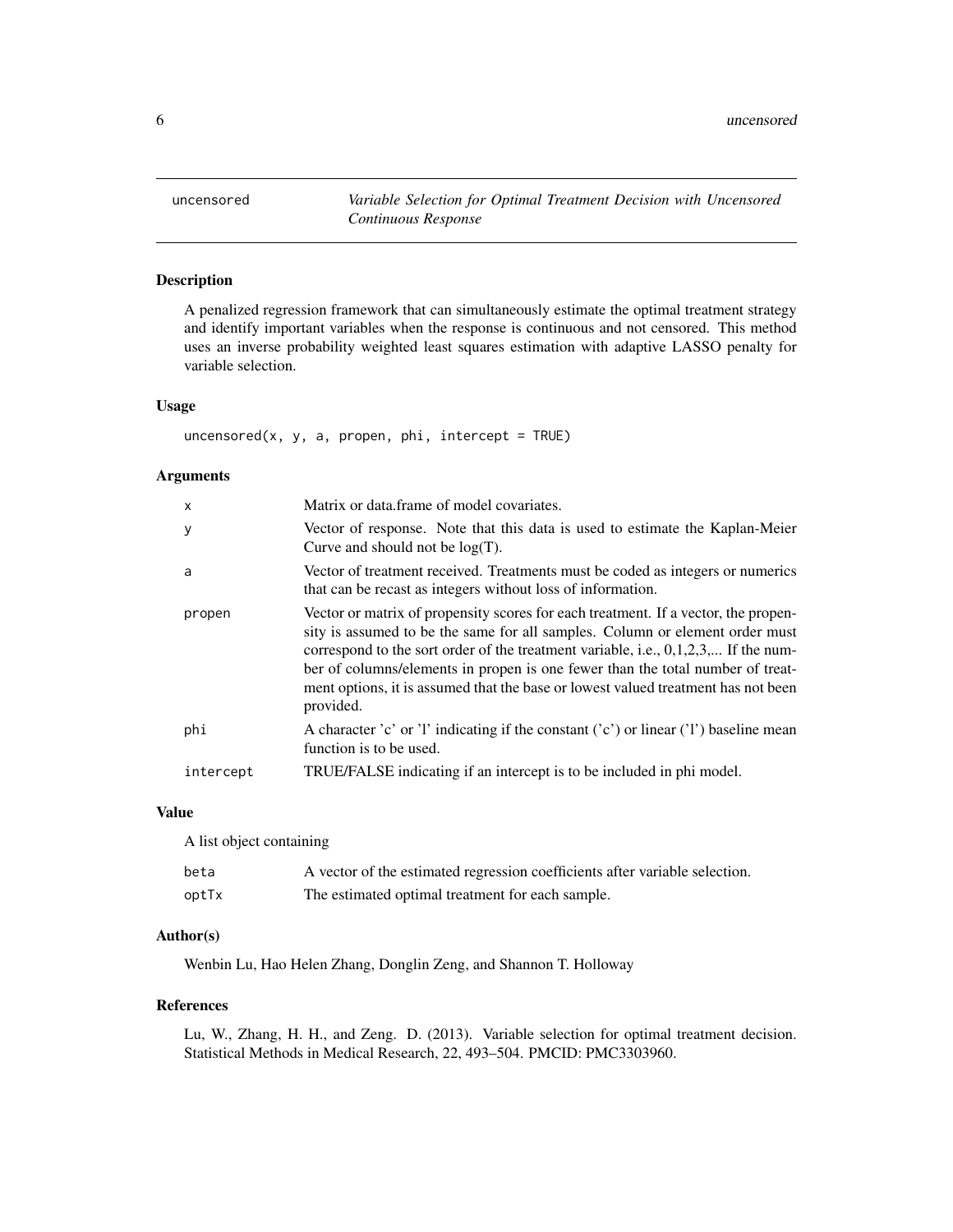#### uncensored 7

# Examples

```
sigma \leq diag(10)
ct <- 0.5^{\circ}{1L:9L}
rst <- unlist(sapply(1L:9L,function(x){ct[1L:{10L-x}]}))
sigma[lower.tri(sigma)] <- rst
sigma[upper.tri(sigma)] <- t(sigma)[upper.tri(sigma)]
M <- t(chol(sigma))
Z <- matrix(rnorm(1000),10,100)
X \leftarrow t(M %*% Z)gamma1 <- c(1, -1, rep(0,8))
beta <- c(1,1,rep(0,7), -0.9, 0.8)
A <- rbinom(100,1,0.5)
Y \le -1.0 + X % gamma1 +
     A*{cbind(1.0,X)%*%beta} + rnorm(100,0,.25)
dat <- data.frame(X,A,Y)
uncensored(x=X,
           y = Y,
           a = A,
           propen = 0.5,
           phi = "c",intercept = TRUE)
```